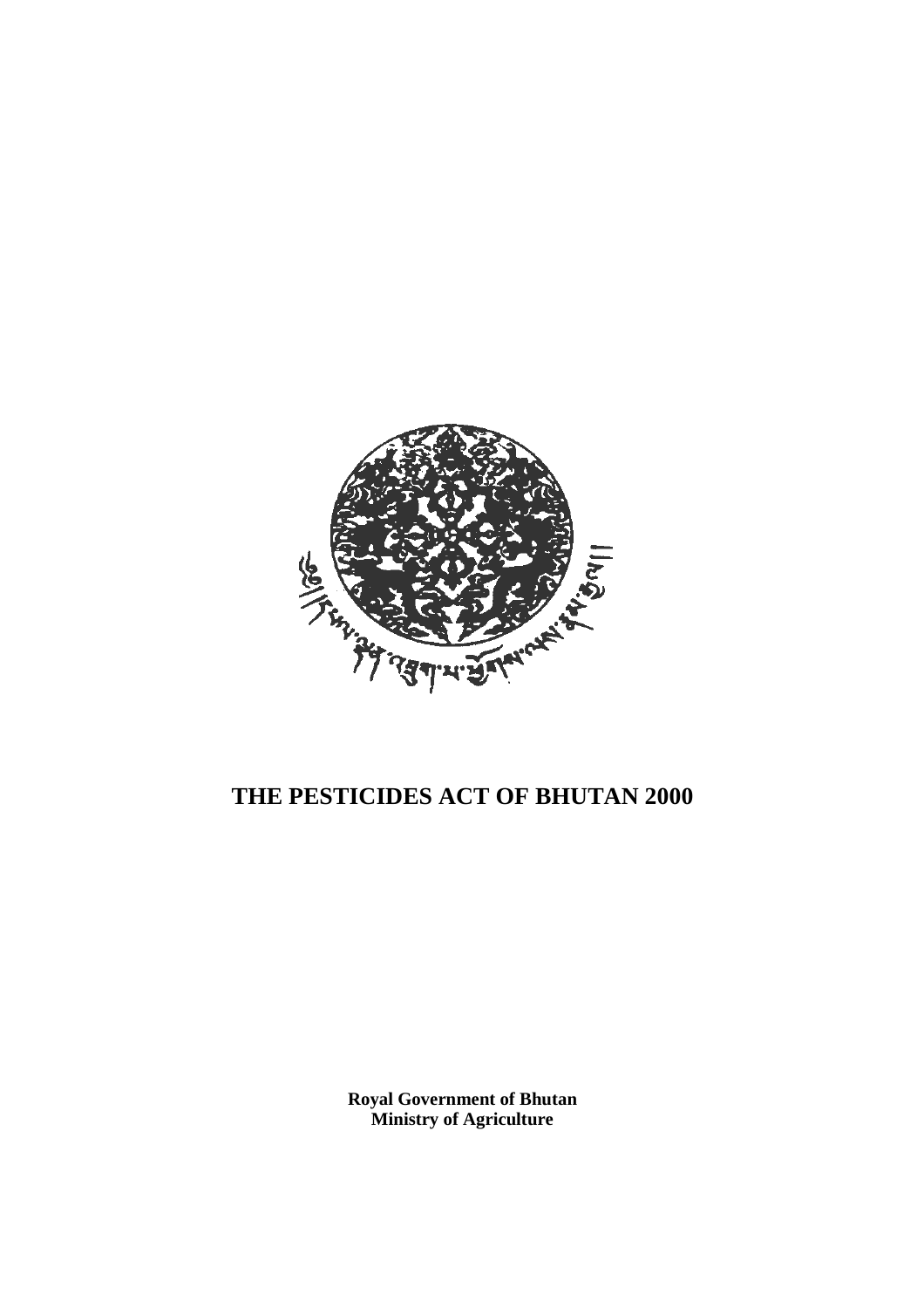## **CONTENTS**

#### **CHAPTER I PRELIMINARY**

- 1 Title, extent and commencement<br>2 Objectives
- **Objectives**
- Definitions

#### **CHAPTER II IMPORT, SALE AND USE OF PESTICIDES**

- Import and manufacture
- Control of sale and licensing
- Use

#### **CHAPTER III ENFORCE RULES AND PROCEDURES**

- Establishment of the Board
- Proceedings of the Board
- Application for authorization
- Authorization
- Period of Authorization
- Cancellation of authorization
- Appeal against cancellation or refusal of authorization
- Monitoring

#### **CHAPTER IV SANCTIONS**

- Entry, search and seizure
- Complaints as to seizure, detention or removal
- Taking samples for analysis
- Penalties

#### **CHAPTER V MISCELLENOUS**

- 19 Regulations<br>20 Household n
- Household pesticides
- Wastes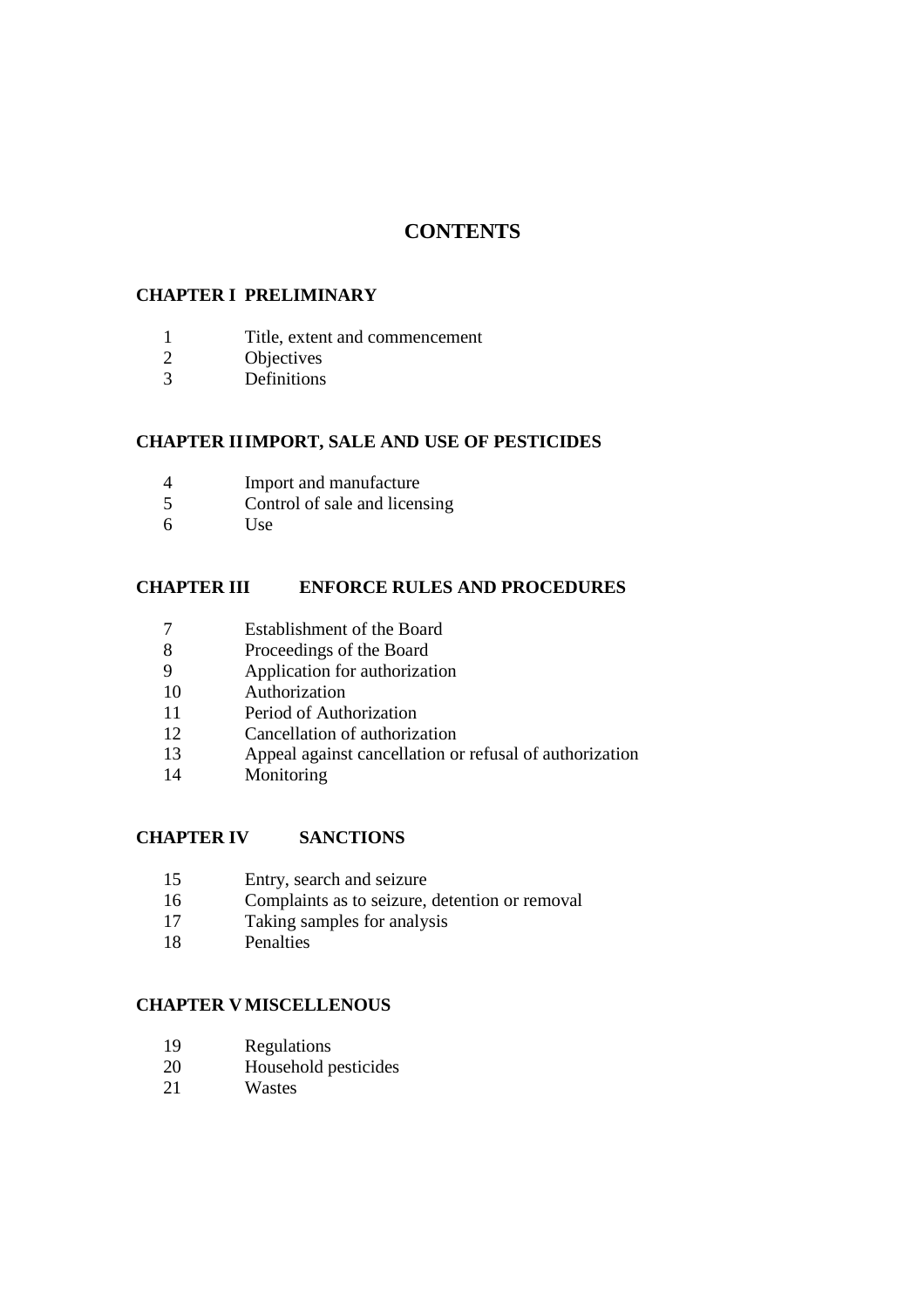# **THE PESTICIDES ACT OF BHUTAN, 2000.**

## **PREAMBLE**

An Act to regulate the safe use and handling of chemicals to prevent public health and environmental hazards.

## **CHAPTER – I**

## **PRELIMINARY**

#### **1. Title, extent and commencement**

This Act shall be called "The Pesticides Act of Bhutan, 2000".

It shall apply to the whole of the Kingdom of Bhutan; and

It shall come into force on  $13<sup>th</sup>$  day,  $5<sup>th</sup>$  month of the Male Iron Dragon Year coinciding with the  $14<sup>th</sup>$  July of the Year 2000.

#### **2. Objectives**

The objectives of this Act are:

to ensure integrated pest management is pursued, limiting the use of pesticides as the last resort.

To ensure that only appropriate types and quality of pesticides are introduced into Bhutan.

To ensure that pesticides are effective when used as recommended;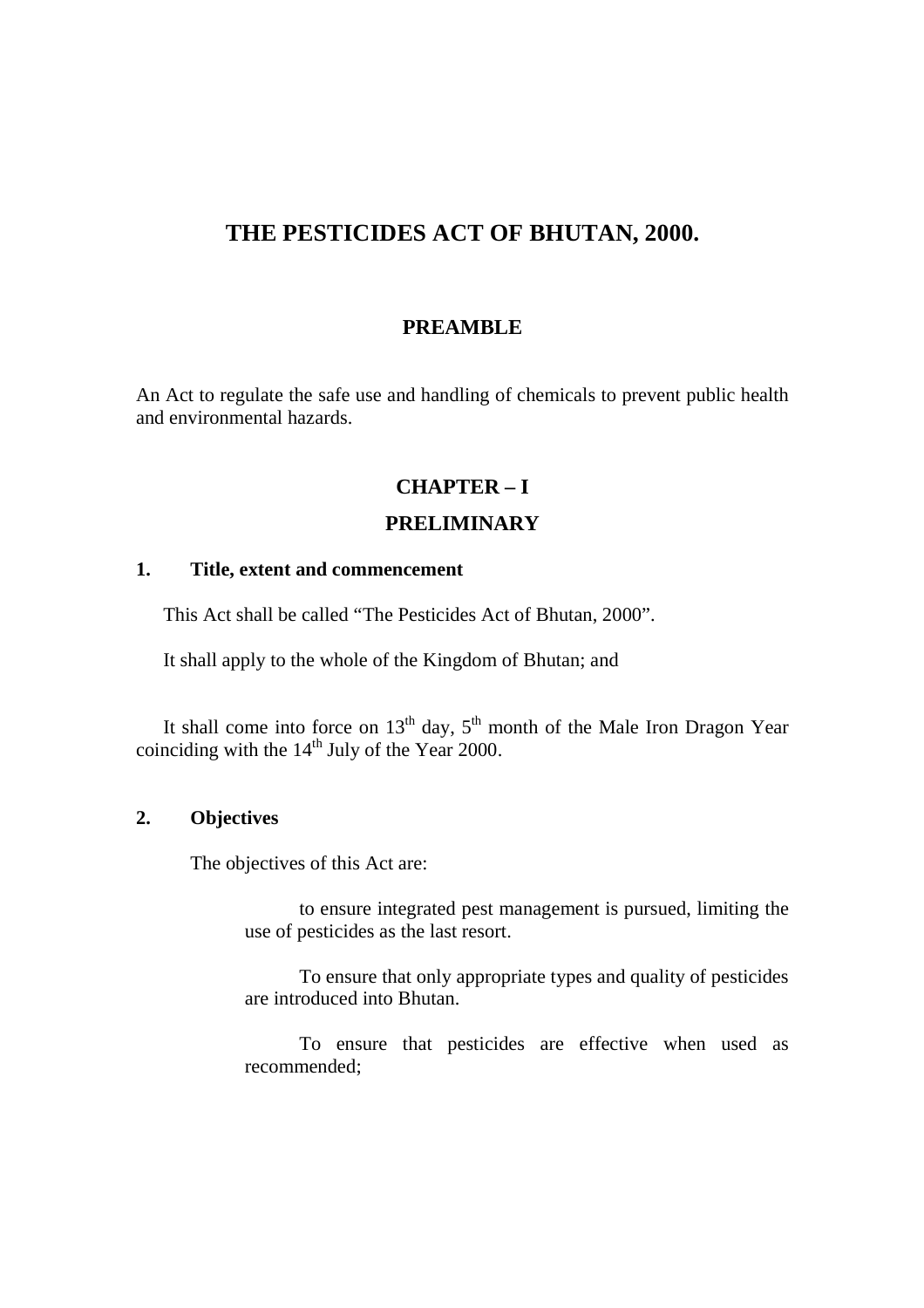To minimize deleterious effects to human beings and the environment consequent to the application of pesticides; and

To enable privatization of sale of pesticides as and when required.

#### **3 Definitions**

In this Act unless the context otherwise requires:

- 3.1 'Minister" means the Minister of Agriculture.
- 3.2 "Board" means the pesticides Board established under Chapter III of this Act.
- 3.3 "Secretary" means the Secretary of the board.
- 3.4 "Authorized Officer" means an officer appointed by the Minister to enforce the provisions of this Act.
- 3.5 "Pesticides" means any substance or mixture of substances intended for preventing, destroying or controlling, any pest, including vectors of human or animal disease, unwanted species of plants or animals causing harm during or otherwise interfering with the production, processing, storage, transport or marketing of food, agricultural commodities, wood and wood products or animal feeds, or which may be administered to animals for the control of insects, arachnids or other pests in or on their bodies. The term includes substances intended for use as a plant- growth regulator, defoliant, desiccant, or agent for thinning fruit or preventing the premature fall of fruit, and substances applied to crops either before or after harvest to protect the commodity from deterioration during storage and transport.
- 3.6 "Manufacture" means to prepare, compound, formulate, mix, make, pack, label, or otherwise treat the pesticide with a view to its sale.
- 3.7 "Label" means any written, painter or graphic matter on, or attached to the pesticide, or the immediate container thereof and the outside container or wrapper of the retail package of the pesticide.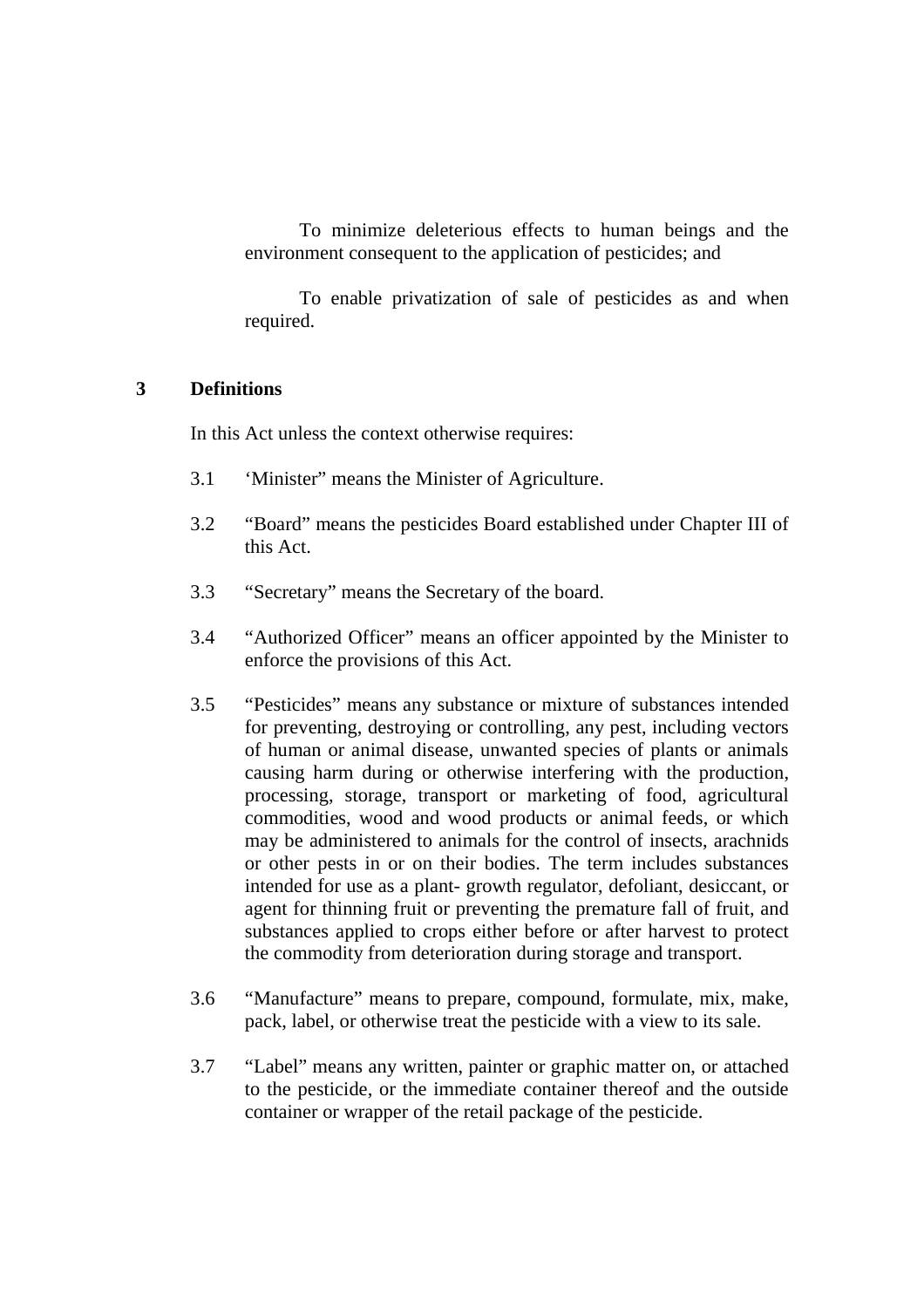- 3.8 "Maximum residue limit" (MRL) means the maximum concentration of a residue that is legally permitted or recognized as acceptable in or on food, agriculture commodity or animal feeds.
- 3.9 "Sell" includes offer for sale, exhibit for sale, and possess for sale, store for sale.
- 3.10 "Integrated Pest management" means a combination of methods in which with particular attention being paid to biological, biotechnical, plant breeding and cultivation related measures, the use of pesticides is limited to an essential minimum.
- 3.11 "Environment" means land, water, air, wild species of fauna and flora and any interrelationship with living organisms.

## **CHAPTER – II**

## **IMPORTS, SALE AND USE OF PESTICIDES**

#### **4 Import and Manufacture**

- 4.1 A person may only import a pesticide that is authorized on his application under this Act.
- 4.2 A person may only manufacture a pesticide if the Minister, in consultation with the Board, regulates the circumstances of manufacturing.
- 4.3 By way of derogation from Sub-Section 4.1 of Chapter II, the government agencies responsible for plant protection, forest protection, livestock protection and vector control in human health may import pesticides; provided they are distributed for sale and use only after authorization by the Board.

## **5 Control of sale and licensing**

5.1 A person may only sell a pesticide that is authorized under this Act.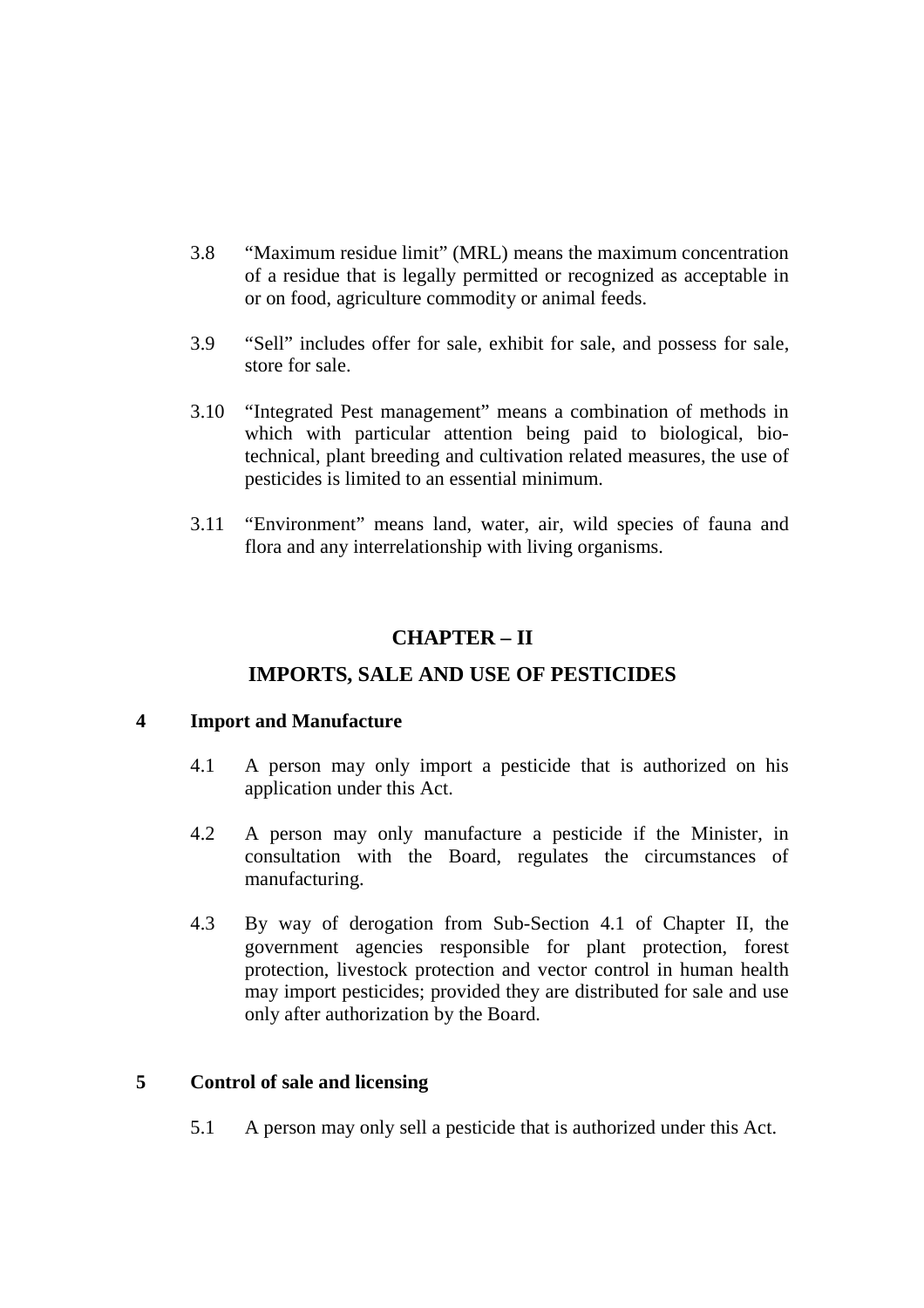- 5.2 A person may sell a pesticide only if the premise where the pesticide is kept is licensed under this Act.
- 5.3 The person who sells a pesticide must have the necessary level of integrity and reliability and possess the knowledge to give information about safe handling and appropriate use.
- 5.4 The person who sells a pesticide shall ensure that no build-up of outdated pesticides occurs and that any outdated pesticides are disposed off in the prescribed way.
- **6 Use** 
	- 6.1 A pesticide must only be used with regard to its authorized application and in accordance with good professional practice. Good professional practice shall include observation of the guideline provided by the Board and the principles of integrated pest management, where appropriate.

#### **CHAPTER – III**

#### **ENFORCE RULES AND PROCEDURES**

#### **7. Establishment of the Board**

For the purposes of this Act, a Board shall be established.

The Minister of Agriculture shall appoint the member of the Board, including the Chairman and the Secretary. The appointment shall be for a period of five years and can be extended. The Board may include preferably the experts, which cover the following disciplines:

- a) Head of Department of Research and Development Services
- b) Head of Quality Control and Regulatory Services
- c) Head of National Plant Protection Centre
- d) Extension
- e) Environment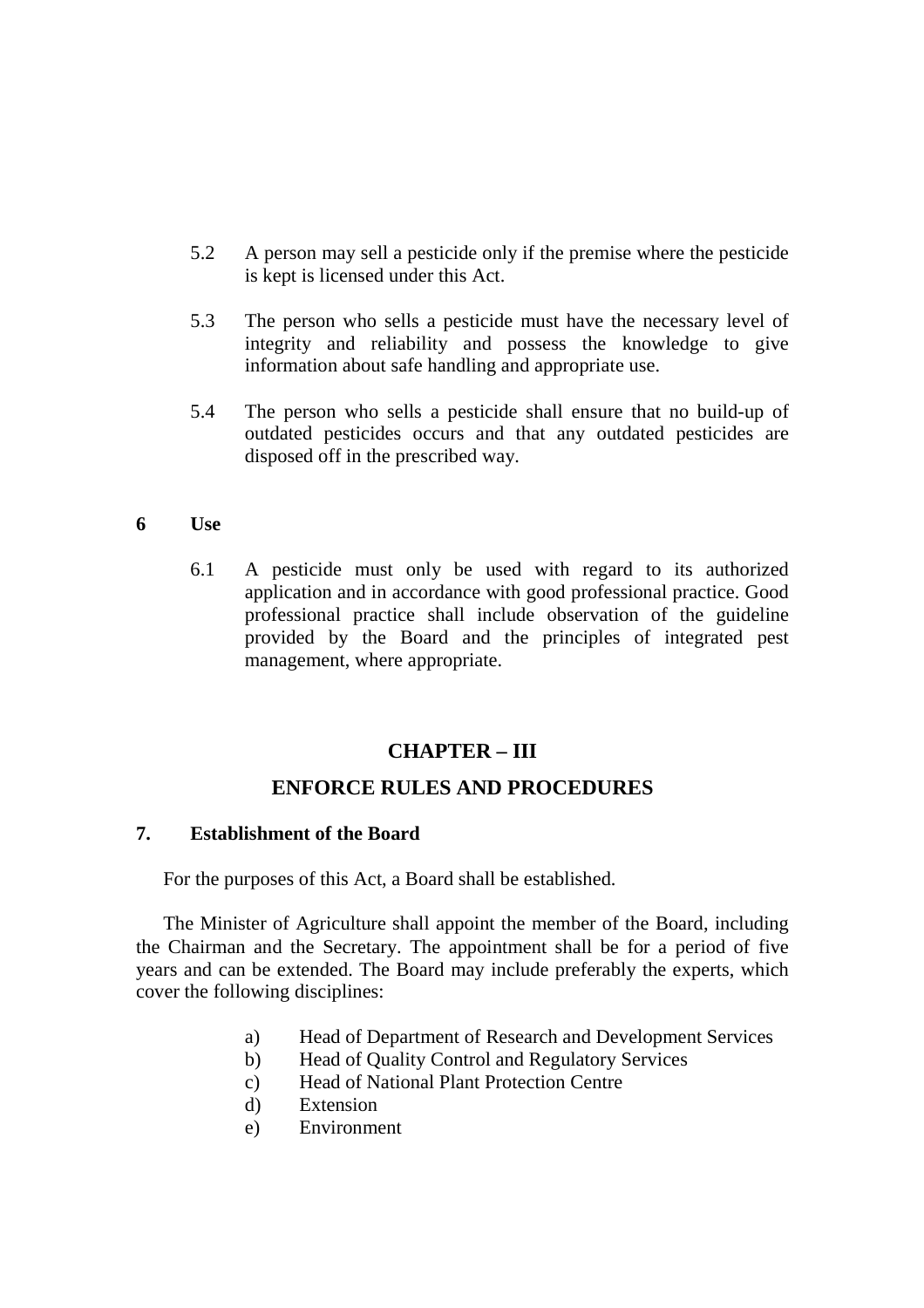- f) Forestry
- g) Plant Pathology
- h) Entomology
- i) Health
- j) Plant Quarantine
- k) Research
- l) Weed science
- m) Animal Husbandry

#### **8 Proceedings of the Board**

- 8.1 The Board may regulate its own procedure.
- 8.2 The Board is empowered to grant authorizations and develop guidelines needed for the implementation of this Act.
- 8.3 The Board shall consider post authorization monitoring programmes.

#### **9 Application for authorization**

- 9.1 A person desiring to import or manufacture pesticides shall apply to the Board in the prescribed manner for authorization
- 9.2 An applicant must together with his application submit to the Board the information stipulated in the guidelines.

#### **10 Authorization**

- 10.1 Upon receipt of an application duly made under and in accordance with section 19 and the rules, the Board may authorize the pesticide subject to such conditions as the Board thinks fit to impost and issue the applicant a certificate of authorization.
- 10.2 If the Board is not satisfied of any of the matters in Section 19, it shall not authorize the pesticide. The Board reserves the right to reject authorization if it considers that a sufficient number of pesticides have already been authorized for use in Bhutan.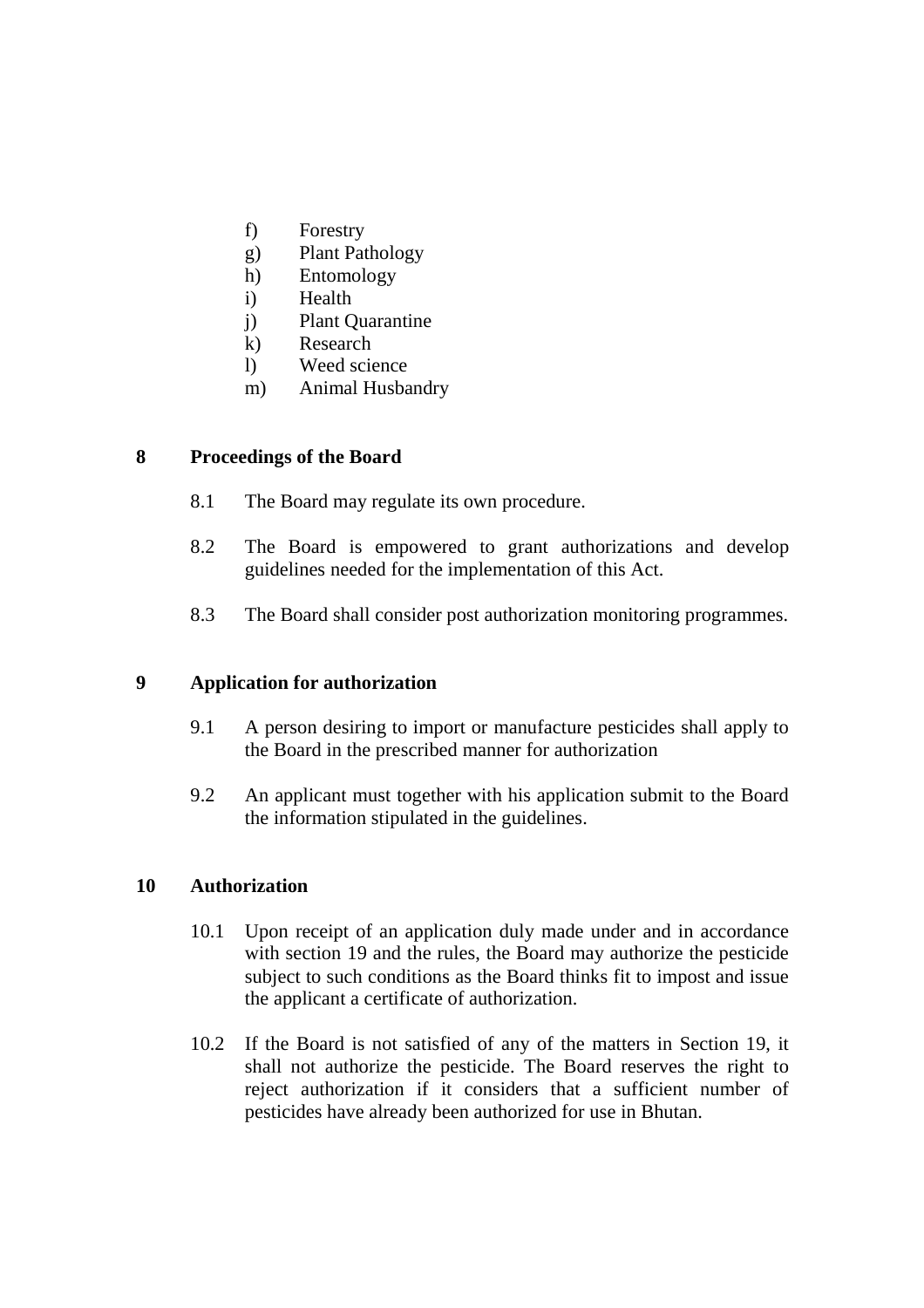- 10.3 The Board shall ensure that a pesticide is not authorized unless it is established in the light of current scientific and technical knowledge and having regard to all normal conditions under which it may be used, and to the consequences of its use that:
	- a) it is sufficiently effective;
	- b) it does not cause unnecessary suffering and pain to vertebrates to be controlled.
	- c) it has no harmful effects on human or animal health;
	- d) it has no undesirable effect on the environments; and
	- e) it has an assured product quality during the period of authorization.

#### **11. Period of authorization**

11.1 The period of authorization of a pesticide shall be five years but the pesticide may be re-registered at the end of five years on application by the person on whose application the pesticide was originally authorized.

## **12 Cancellation of authorization**

- 12.1 The Board may cancel the authorization of a pesticide if:
	- (a) the Board considers it undesirable that the pesticide should continue to remain authorized owing to its toxicity or inefficacy; or
	- (b) the pesticide does not comply with the requirement of this Act or provisions of the certificate.

#### **13 Appeal against cancellation or refusal of authorization**

13.1 If an applicant is dissatisfied with the refusal of the Board to authorize, re-authorize, or action taken to cancel an authorization, he may appeal to the Minister, whose decision shall be final.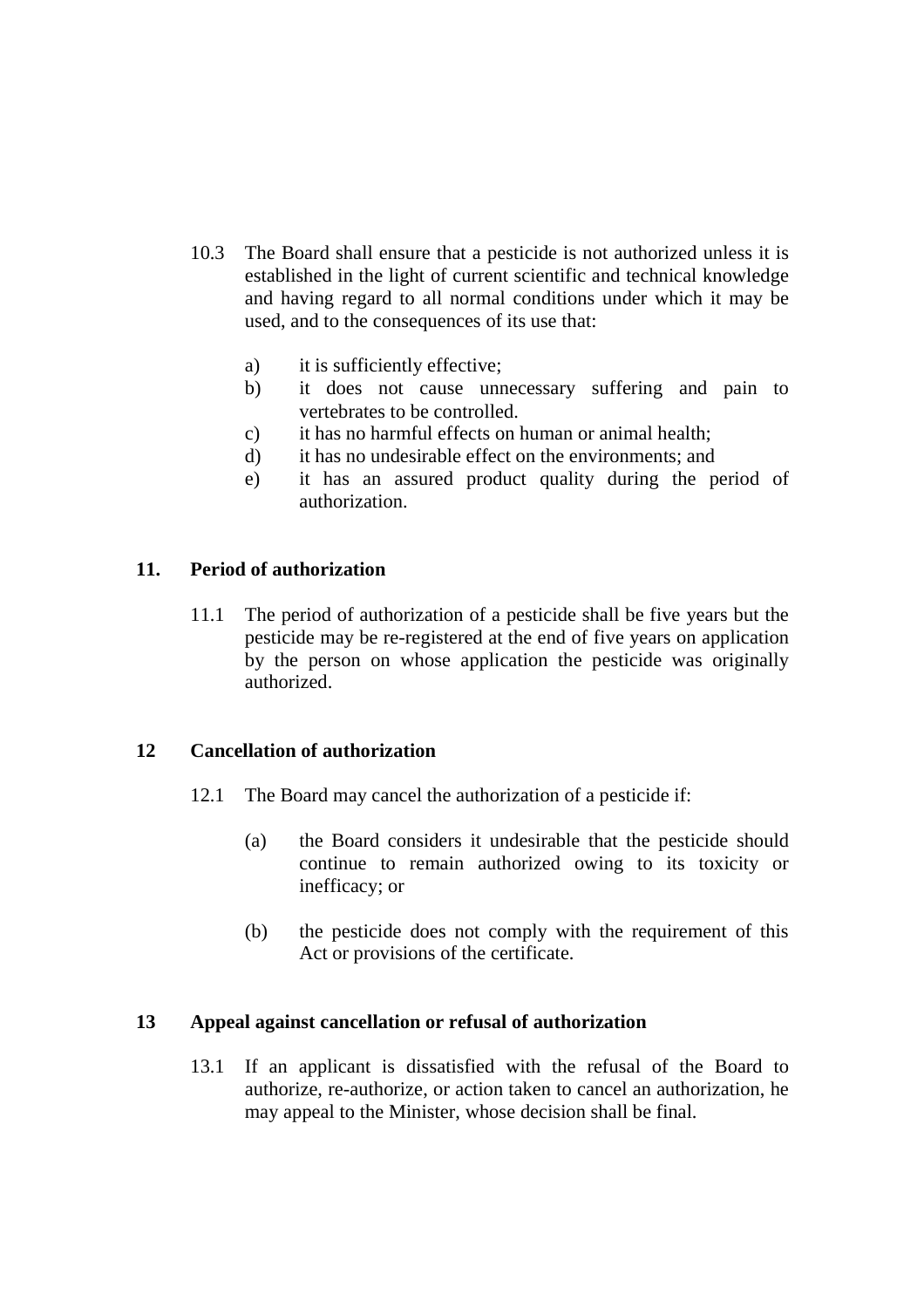#### **14 Monitoring**

14.1 The Quality control and Regulatory Services (QCRS) of the Ministry of Agriculture may monitor the quality of the pesticides and ensure that the provisions of the Act are strictly abided. QCRS shall submit its reports to the Board for deliberations and decision-making.

## **CHAPTER-IV**

## **SANCTIONS**

#### **15 Entry, search and seizure**

- 15.1 The Minister may appoint authorized officers for the purpose of enforcing this Act and its rules.
- 15.2 An authorized officer may enter into any place where a pesticide is or may reasonably be supposed to be kept or stored.
- 15.3 An authorized officer may search the place and may seize, detain, or remove any substance found therein that is reasonably believed to contain a pesticide in respect of which an offence against this Act is committed.
- 15.4 An authorized officer may mark, seal, or otherwise secure the said substance in order to effect seizure, detention, or removal thereof.

#### **16 Complaints as to seizure, detention or removal.**

- 16.1 A person claiming any substance seized, detained, or removed under this Act may, at any time, but not later than seven working days after its seizure, detention, or removal, submits a complaint to a court.
- 16.2 The substance seized, detained, or removed shall, if no complaint is made under and in accordance with this Section, become the property of the government and be disposed off, by destruction or otherwise, as directed by the Minister.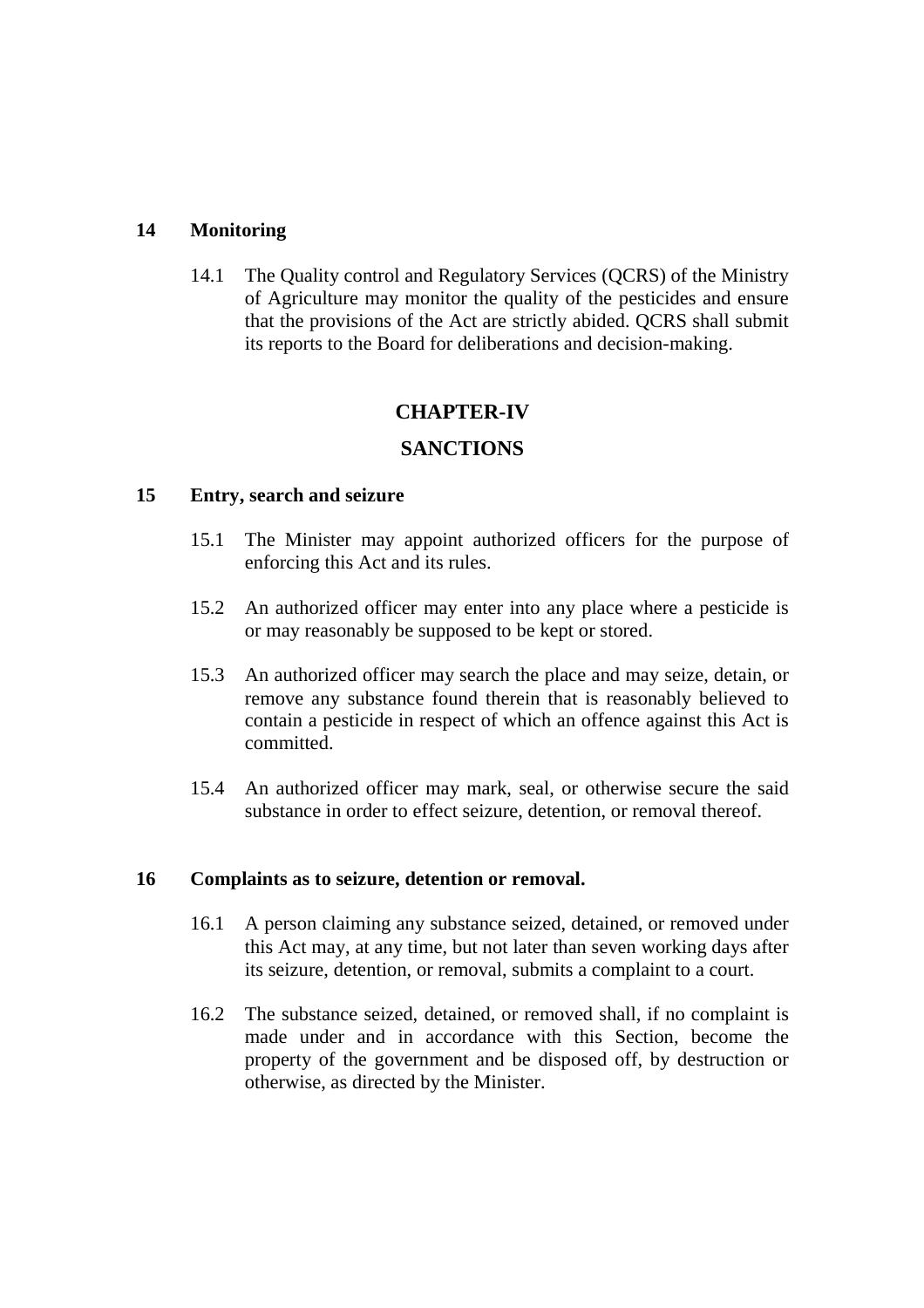#### **17 Taking samples for analysis**

17.1 An authorized officer shall obtain the necessary samples of any pesticide under this Act for analysis.

#### **18 Penalties**

18.1 A person, who commits an offence against this Act or the Rules, is liable, on conviction, to imprisonment in accordance with the Law of the Land.

# **CHAPTER-V**

## **MISCELLANEOUS**

#### **19 Regulations**

- 19.1 The Minister may, after consulting the Board, make rules to implement this Act and to give effect to the provisions thereof and in particular, such regulations may:
	- a) Prescribe the procedure to be followed in making applications under this Act and the fees payable therefore;
	- b) Provide generally for matters connected with authorization and licensing;
	- c) Prescribe the manner of obtaining samples for analysis;
	- d) Regulate waste disposal for pesticides;
	- e) Prescribe the measures to be taken and the practice to be followed for the manufacture of pesticides;
	- f) Prescribe the manner of labeling and packing pesticides, and the matter to be displayed on labels of pesticides;
	- g) Regulate maximum residue limits for food;